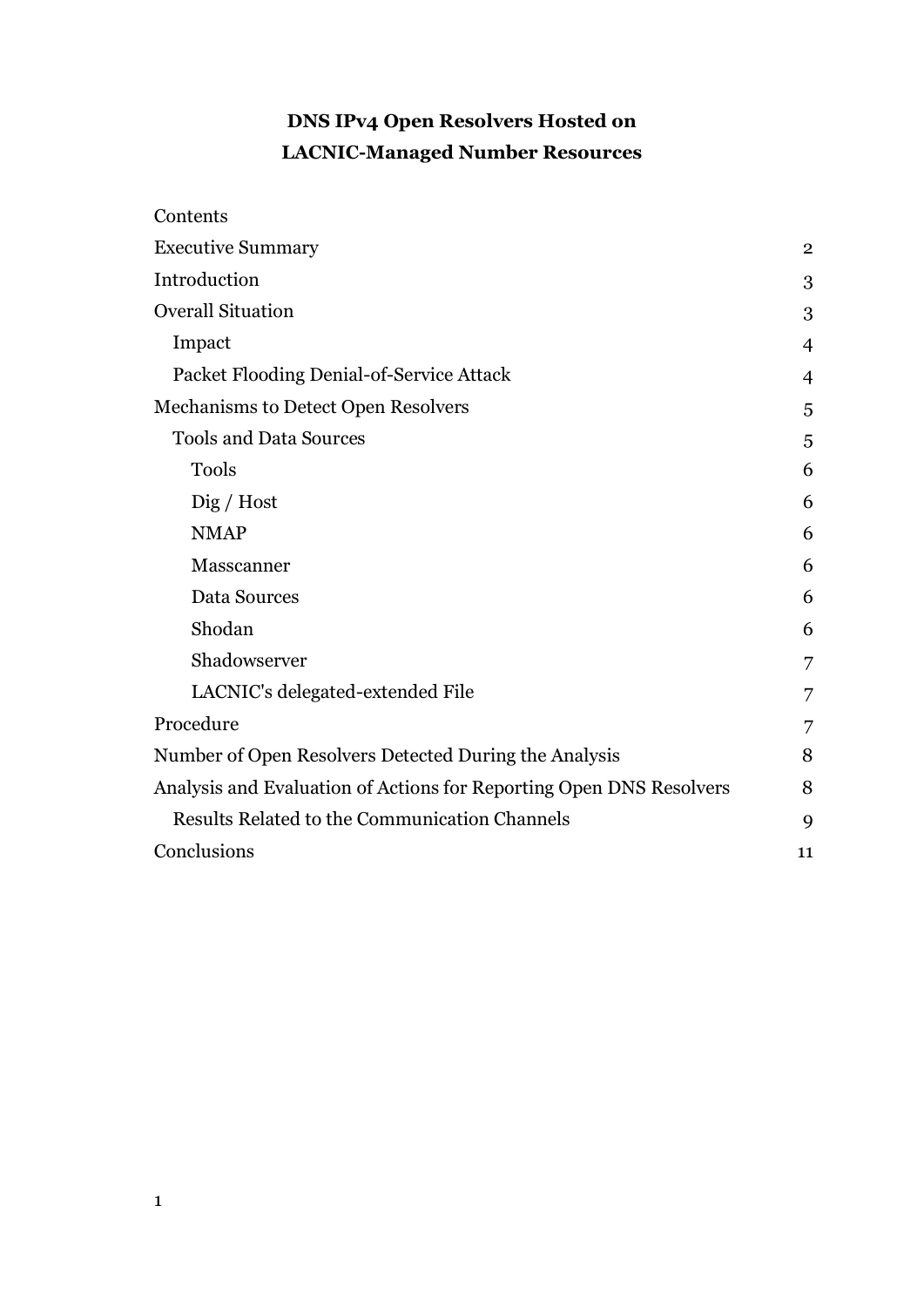## <span id="page-1-0"></span>**Executive Summary**

LACNIC CSIRT and CEDIA CSIRT conducted a study to identify open DNS servers associated with an IPv4 address in order to inform the members who were assigned these resources of the situation, suggest alternatives to correct the configuration of their servers, and try to significantly reduce the number of open resolvers in our region. In addition, various means of communication were used to asses their effectiveness.

Open resolvers represent a latent security risk for Internet infrastructure, as these are servers configured in such a way that they can be used to attack third-party infrastructure and carry out denial-of-service attacks.

As far back as March 2013, US-CERT issued TA13-088A,<sup>1</sup> an alert that warns of the problem and proposes mitigation measures.

<sup>1</sup> ‹https://us-cert.cisa.gov/ncas/alerts/TA13-088A›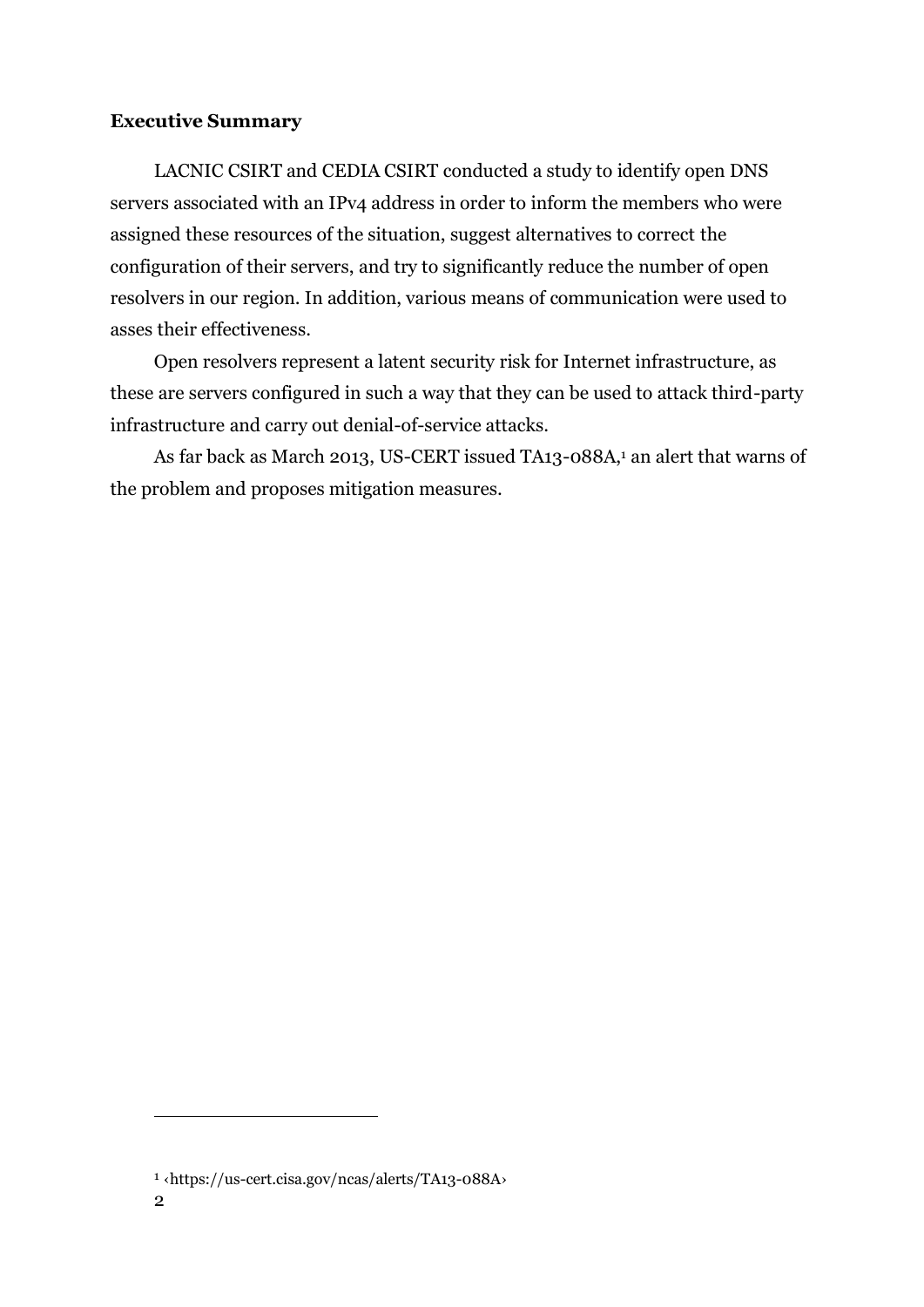#### <span id="page-2-0"></span>**Introduction**

Exposed IPv4 endpoints continue to be the most common attack vector to exploit service vulnerabilities. Most attacks are currently executed through vulnerable services running under this protocol.

The use of the IPv4 protocol is also an advantage for CSIRTs, as it is a wellknown, controlled universe where it is relatively quick to check for these faults. There are very efficient tools available that can find open ports in the IPv4 space ( $\langle 2^{\wedge}32 \text{ IP} \rangle$ addresses) in just a few minutes, and even more easily when this space is reduced to the resources managed by a specific RIR.

In line with the stated goal of the project, we attempted to locate and report DNS servers that were acting as open resolvers. An open resolver is a DNS server that replies to queries that originate in any network, regardless of whether it is a thirdparty or its own home network.

An open resolver is a threat to Internet security and stability, as it allows potentially harmful activities to be carried out. These take the well-known form of amplification attacks based on the UDP protocol, where the answer to a query sends back large amounts of information to the chosen victim. In the case of an open resolver, an attacker sends a small query with a fake origin address and a type of record that produces a very large response (e.g., TXT, ANY or queries with DNSSEC extensions).

#### <span id="page-2-1"></span>**Overall Situation**

According to data obtained from ShadowServer,<sup>2</sup> the number of open resolvers detected worldwide in December 2020 decreased compared to the month of May. However, nearly two million DNS servers  $-$  a very high number  $-$  remain open and represent a potential threat to the various systems.

<sup>2</sup> ‹https://scan.shadowserver.org/dns/stats/›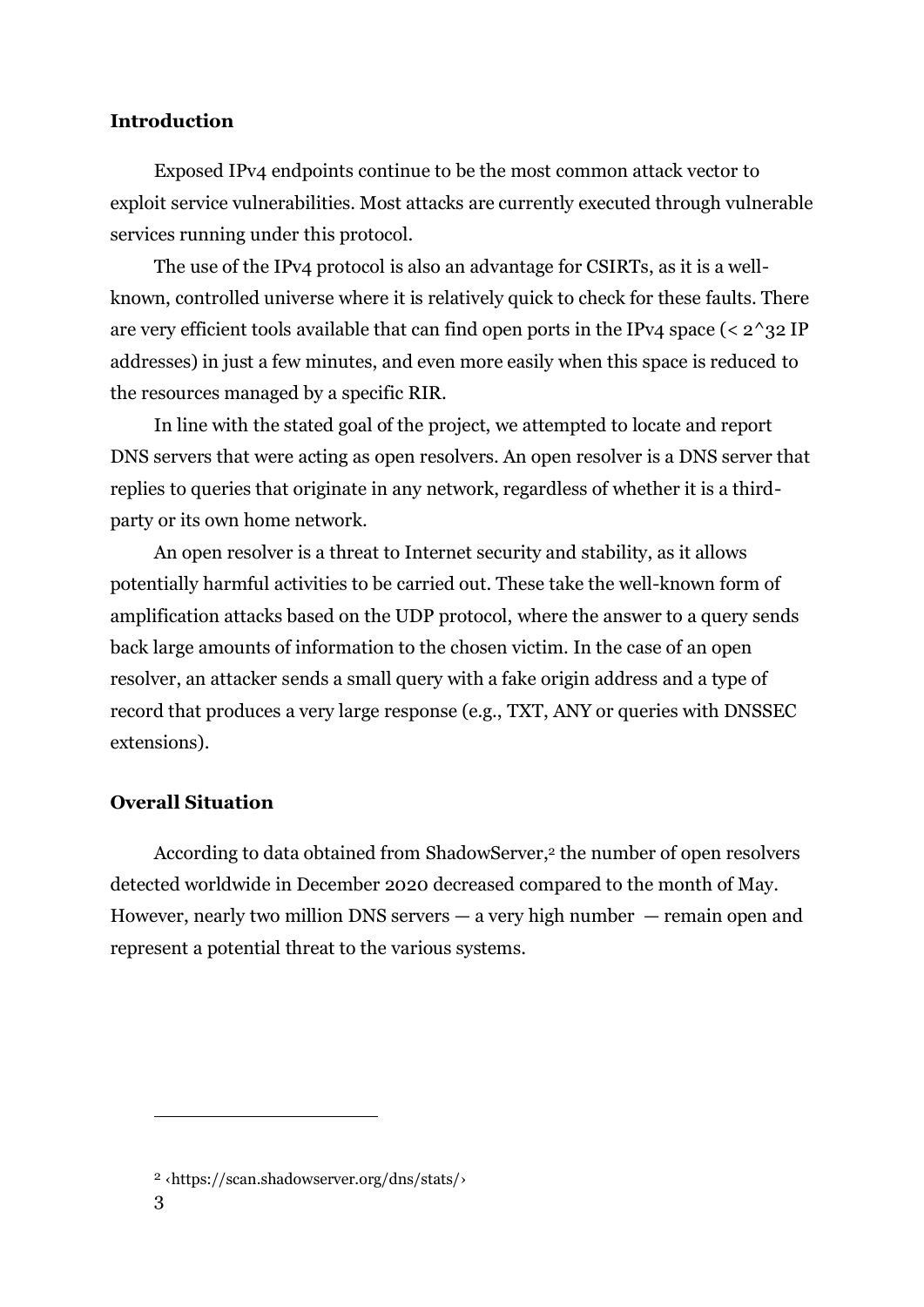

# <span id="page-3-0"></span>*Impact*

Open DNS servers affect those who receive the attack as well as providers and users in different ways. Examples of their impact include:

- **Reputation**: The reputation of the person responsible for the network where the open resolver is hosted may be affected, as the presence of an open resolver may be perceived as careless management of their services.
- **Traffic quality**: The network generates unnecessary traffic which might be avoided, as it affects legitimate traffic and/or the systems that handle network traffic.

In many cases, the organizations involved are not aware of the existence of this security problem in their network and, therefore, take no action to prevent or solve the problem.

Notifying the problem helps the organization to work on correcting the issue or, at least, to become aware of its existence. If the organization does not have the resources needed to correct the problem, the notification will provide them with a justification to procure the necessary resources.

# <span id="page-3-1"></span>*Packet Flooding Denial-of-Service Attack*

The image below shows the *modus operandi* of a packet flooding denial-ofservice attack. The attacker sends the same query to different open resolvers, but does so using the victim's address as their origin. The queries are very small in size and consume very little of the attacker's resources, but the victim  $-$  who receives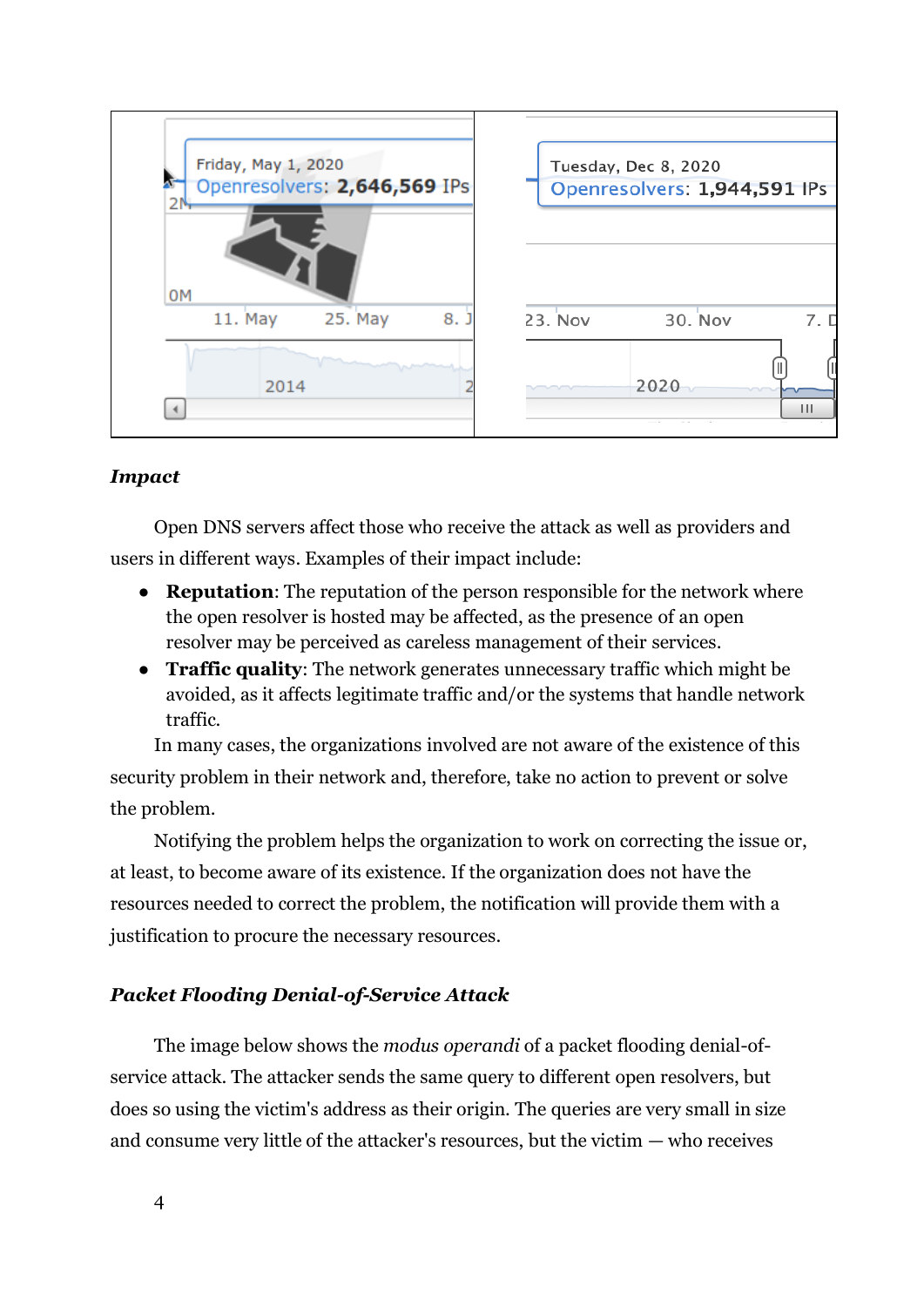replies from all the open resolvers — will feel the impact of an enormous amount of (unsolicited) information which will undoubtedly deplete their resources.



#### <span id="page-4-0"></span>**Mechanisms to Detect Open Resolvers**

The process for detecting an open resolver consists of determining whether a response is obtained when port 53/UDP of a certain IP address is queried. If a response is obtained, it is an open resolver.

However, querying all the IP addresses of all existing networks would be very expensive, even if the queries were limited to theIPv4 resources managed by LACNIC. This is the reason why a recursive DNS query is sent only to those IP addresses with port 53/UDP open.

It should also be noted that this process merely provides a snapshot of the situation at the time of the query. Replies may vary greatly from query to query, as they depend on factors such as timeouts, devices that have been shut down, unexpected replies, and blocking by IPS's/firewalls. Thus, it is important to permanently monitor open resolvers in order to find those that may not have appeared in prior searches.

#### <span id="page-4-1"></span>*Tools and Data Sources*

The first step of this research involved assessing various techniques, tools and data sources related to the topic.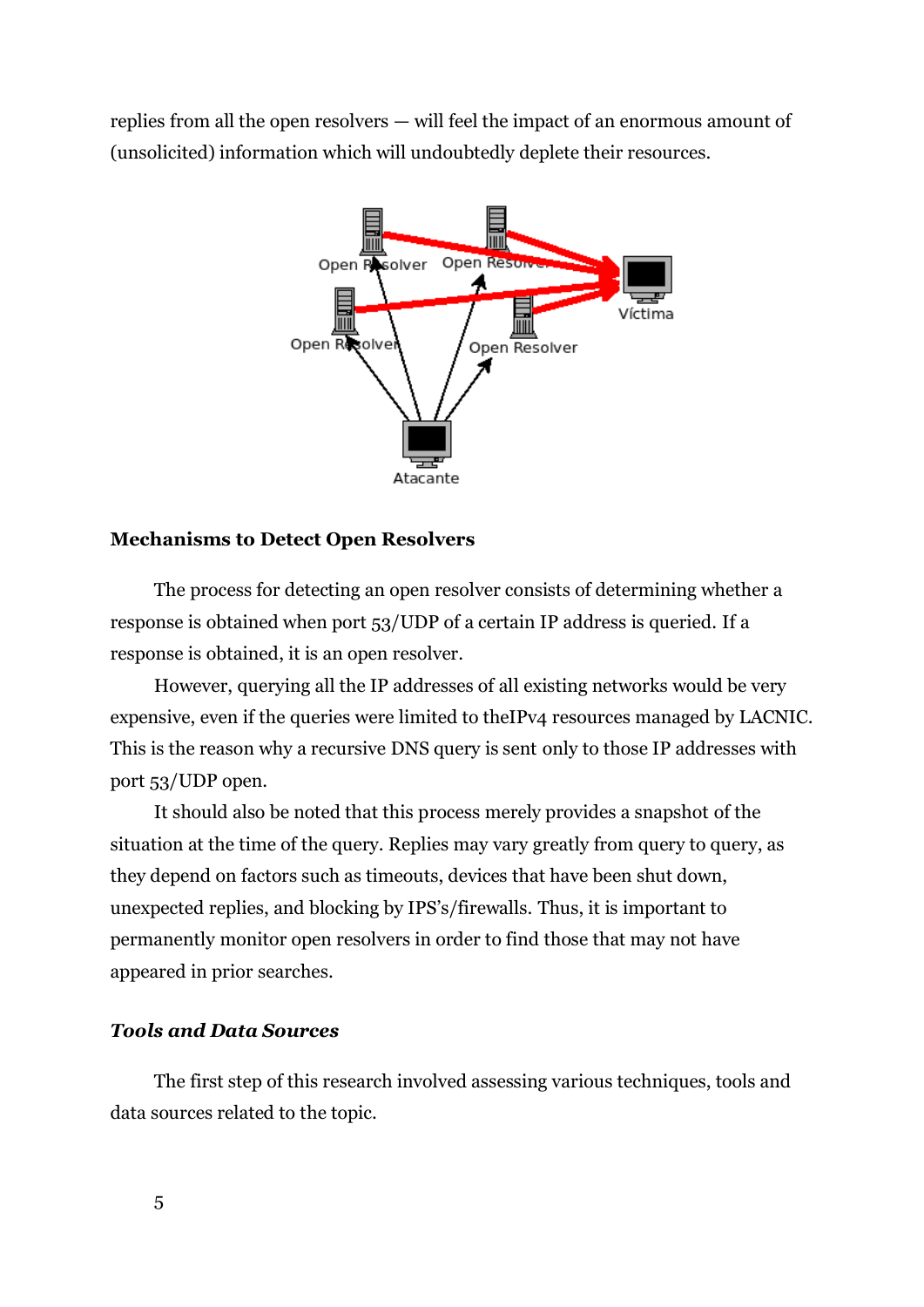#### <span id="page-5-0"></span>*Tools*

#### <span id="page-5-1"></span>*Dig / Host*

These tools allow checking whether a specific IP address responds to a query to the DNS service. To do so, we must specify the IP address to be checked. Address ranges are not supported, only the IP address they will query. If the IP address replies, this can be considered an open resolver; if it does not reply, it means that there is no evidence that it is an open resolver.

Both are adequate for the purpose of the project. We selected Dig for our validations.

#### <span id="page-5-2"></span>*NMAP*

NMAP is a very well-known tool that allows testing an address range or network to find open ports.

#### <span id="page-5-3"></span>*Masscanner*

Similar to NMAP. In fact, it uses practically the same command-line flags. It allows the user to input a list of networks or IP addresses and ports and provides a list with the results of the test.

#### <span id="page-5-4"></span>*Data Sources*

#### <span id="page-5-5"></span>*Shodan*

We queried the well-known Shodan database to obtain lists of open DNS resolvers in the region and found two limitations:

- The list is not updated daily. It is possible to obtain a report of open ports 53, although this does not mean that they are open resolvers.
- The resulting list is not updated in a predictable manner over time.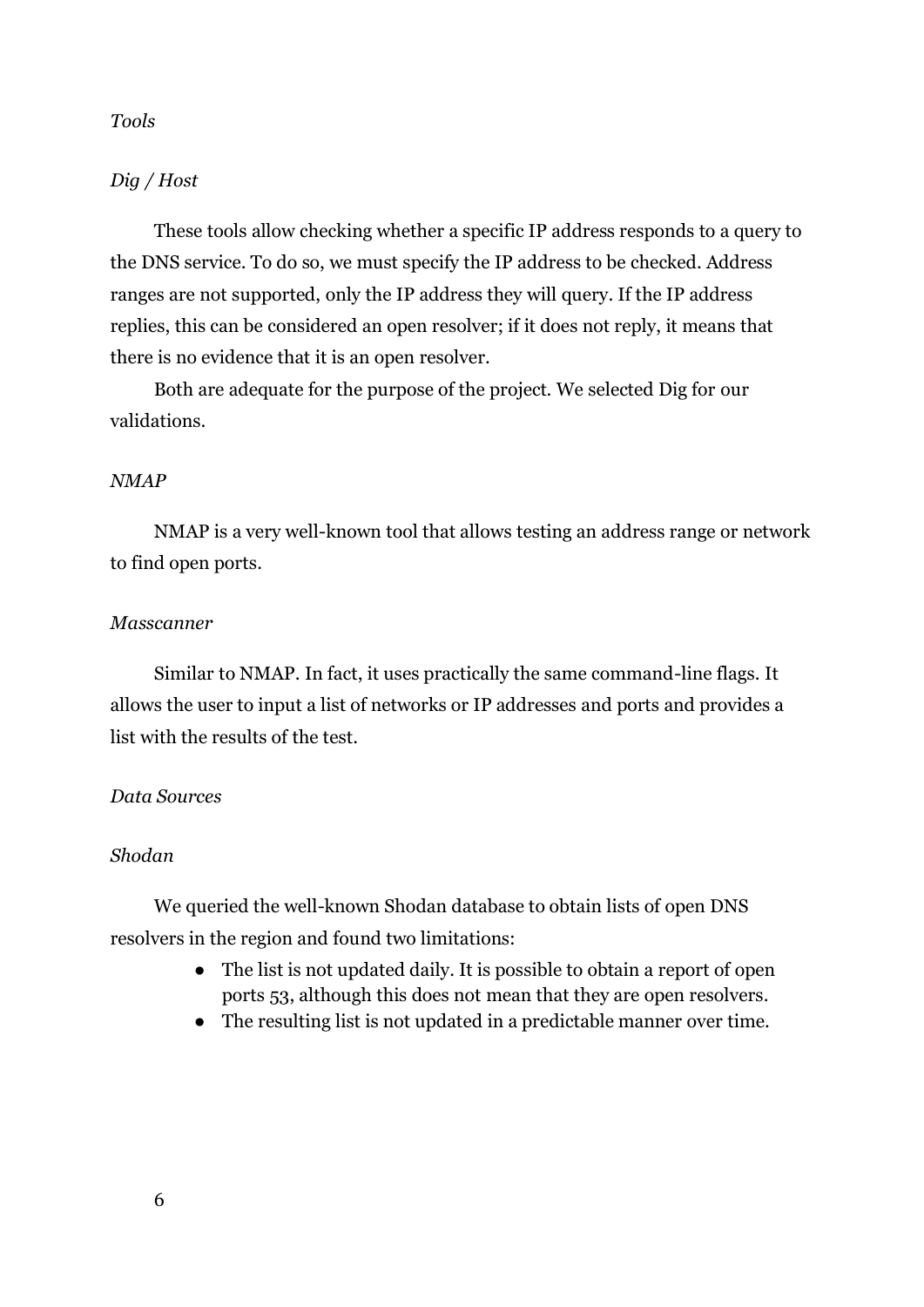#### <span id="page-6-0"></span>*Shadowserver<sup>3</sup>*

We contacted Shadowserver. Although we expected a very similar set of results, these were, in fact, quite different to the results we obtained from our measurements. In some cases, open resolvers were found that were not included in the Shadowserver list; in others, the opposite occurred. This difference may be due to various factors, such the RIR to which the network belongs (not always LACNIC), the time at which the checks were performed, the potential implementation of IP ACLs to prevent access from specific networks, long response times, etc.

Eventually, we thought of consolidating or contrasting the data from both sources. However, because the universe of IP addresses used by Shadowserver was unknown to us, this could have contaminated our results instead of enriching them.

# <span id="page-6-1"></span>*LACNIC's delegated-extended File*

For the reasons above, we decided to use the information collected directly from LACNIC's delegated-extended file.

## <span id="page-6-2"></span>**Procedure**

The following is a description of the procedure used to scan LACNIC-managed IPv4 address blocks.

- 1. The LACNIC-extended file was downloaded from LACNIC's FTP server. This file contains the subnets assigned in the LACNIC service region.
- 2. The results were converted to CIDR format.
- 3. A supernetting of these ranges was performed and this list was used to feed *masscanner*.
- 4. Using *masscanner*, the list was searched for open 53/UDP ports.
- 5. Using the *dig* command, the IP addresses with 53/UDP port open were searched for domain servers that responded to a query that was specific and unique to a domain under the control of CEDIA: test-csirt.cedia.org.ec (TXT).
- 6. A list was obtained of the points of contact for the resources for which a positive result was obtained in the previous step.
- 7. The resources managed by the NIRs were separated.

<sup>3</sup> ‹<https://www.shadowserver.org/>›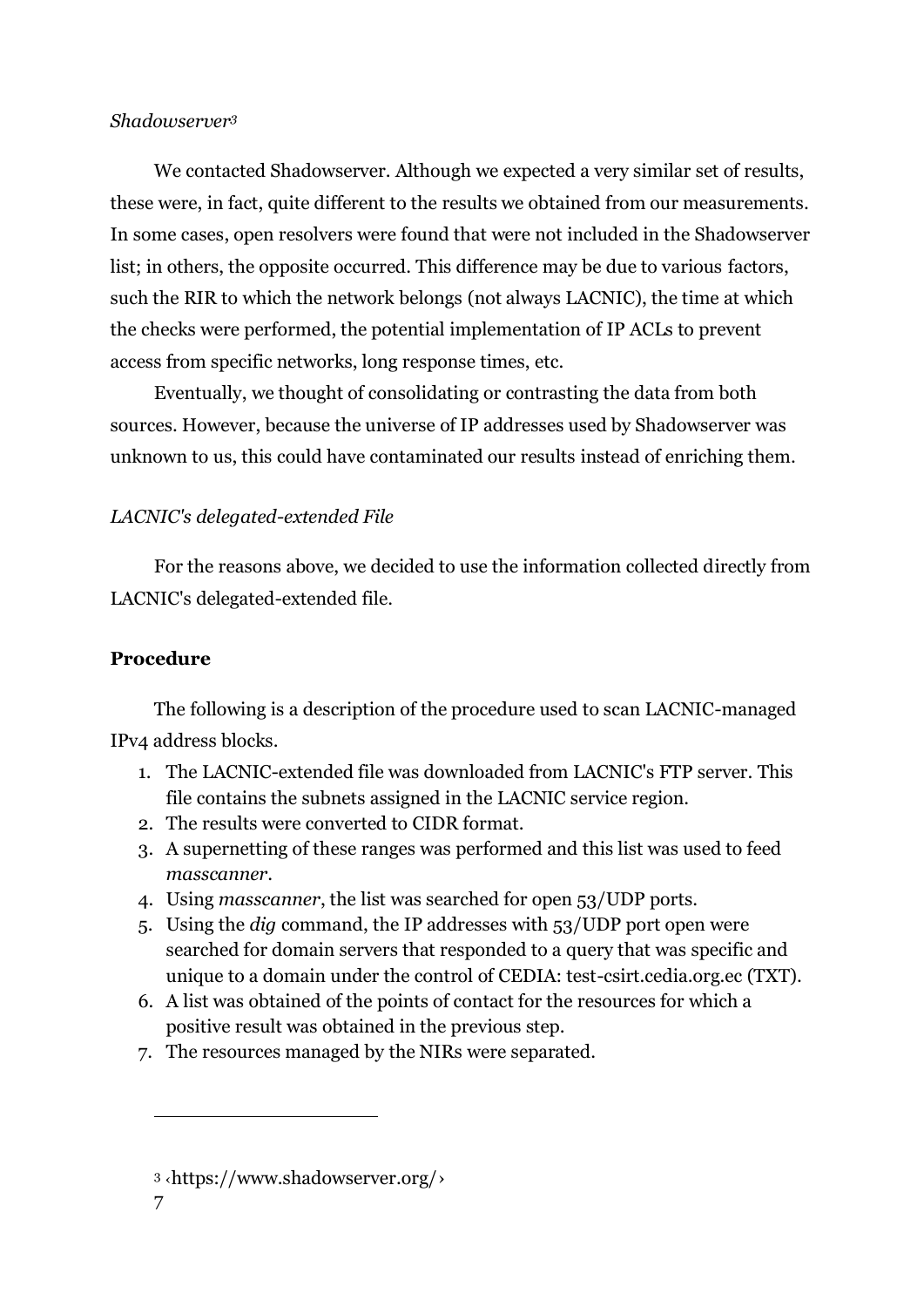- 8. Notifications were organized and sent through three different channels (email, direct contact with the person responsible for the resources, and via the MiLACNIC security module).
- 9. These notifications also contained suggested solutions (see Appendix 1). The procedure described above was refined and performed on three separate occasions.

For comparison purposes, the first IP addresses classified as open resolvers were kept within the dataset under analysis.

# <span id="page-7-0"></span>**Number of Open Resolvers Detected During the Analysis**

Of the total number of IP addresses that were analyzed, only those with port 53/UDP open and which replied to DNS resolution queries were confirmed as open resolvers. The IP addresses that did not reply to the queries were recorded simply as port 53/UDP open.

The chart below shows the evolution of the number of open resolvers during the period of the study. As we can see, this number decreased.



# <span id="page-7-1"></span>**Analysis and Evaluation of Actions for Reporting Open DNS Resolvers**

Contacts were made through three different channels: email, direct contact and MiLACNIC.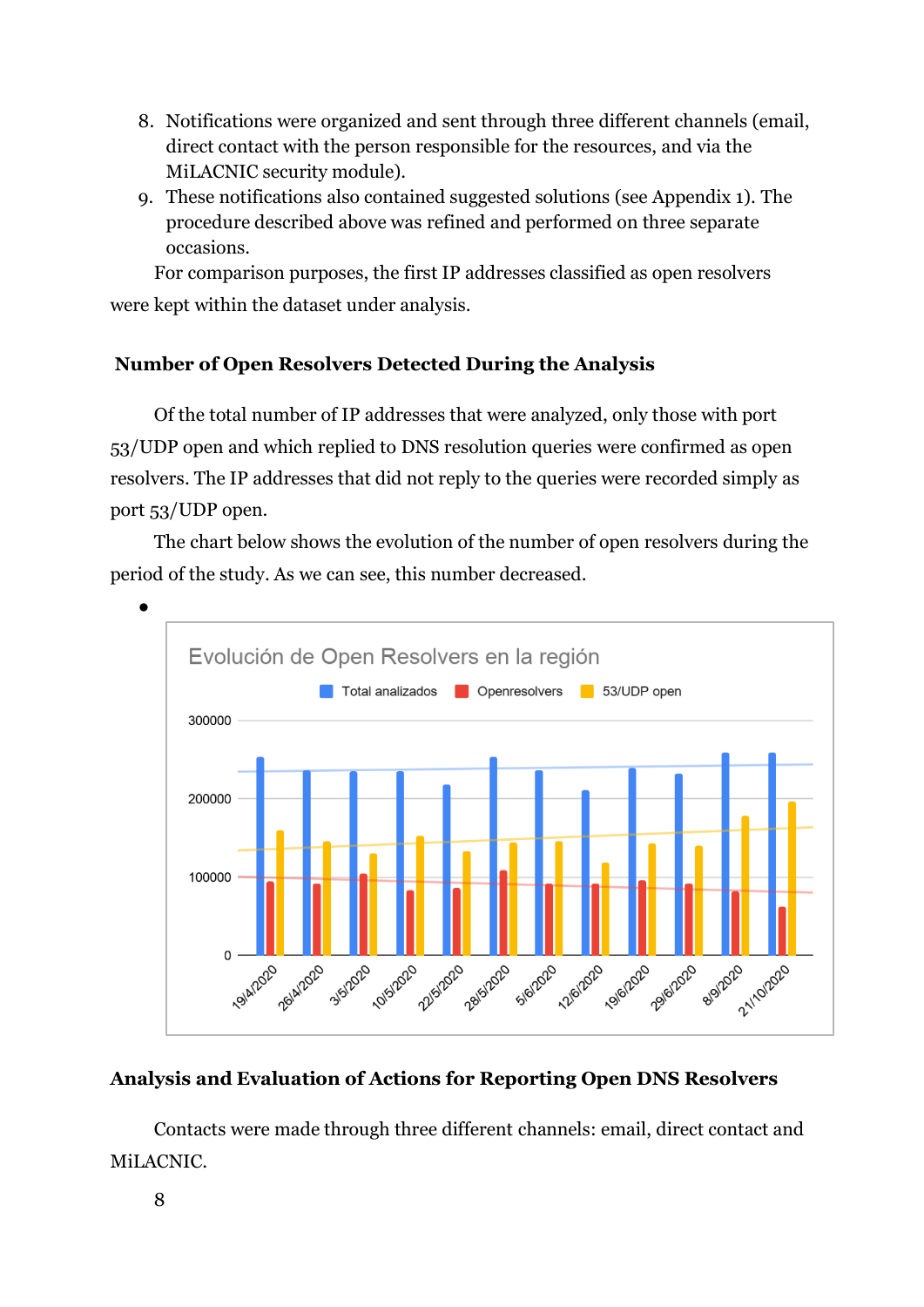Of the group of IP addresses linked to an open DNS service, those managed by NIRs NIC.Mx and NIC.Br were separated and the rest of the list was divided into three subgroups. Each of these was assigned one of the following communication channels:

- 1. **Email:** An email was sent to the contacts registered for each IP address in Argentina, Chile and Colombia.
- 2. **Direct contact:** Known contacts at the five organizations with the highest number of open resolvers were contacted in different ways. These were not necessarily the contacts registered for each IP address. To do so, we used social techniques, i.e., we called persons we knew at these organizations.
- 3. **MiLACNIC:** A notification was sent via the MiLACNIC portal (excluding organizations in Brazil, Mexico, Argentina, Chile and Colombia, as they had already been included in one of the subgroups above).

# <span id="page-8-0"></span>*Results Related to the Communication Channels*

| Communication<br>channel | 29 June<br>2020<br>1st round | 08 September<br>2020<br>2 <sup>nd</sup> round | 21 October<br>2020<br><b>Last round</b> | <b>Difference</b><br>(%)<br>1st vs. last |
|--------------------------|------------------------------|-----------------------------------------------|-----------------------------------------|------------------------------------------|
| Email                    | 19084                        | 10920                                         | 14151                                   | $-25.85$                                 |
| <b>Direct contact</b>    | 5545                         | 3191                                          | 3287                                    | $-40.72$                                 |
| <b>MiLACNIC</b>          | 11436                        | 7317                                          | 9669                                    | $-15.45$                                 |
| <b>Total</b>             | 36065                        | 21428                                         | 27107                                   | $-24.84$                                 |

The table below shows the number of resources identified as open resolvers in each round along with the communication channel that was used in each case.

It is interesting to share some comments related to these results.

- The responses received via email included messages such as the following:
	- Notes thanking for the notification and acknowledging that corrective action would be taken.
	- Notes informing that the suggested actions had been implemented and that the problem had been fixed.
	- Requests for additional help.
- More than 12% of the messages sent via email during the first round bounced because the contact information in WHOIS was incorrect.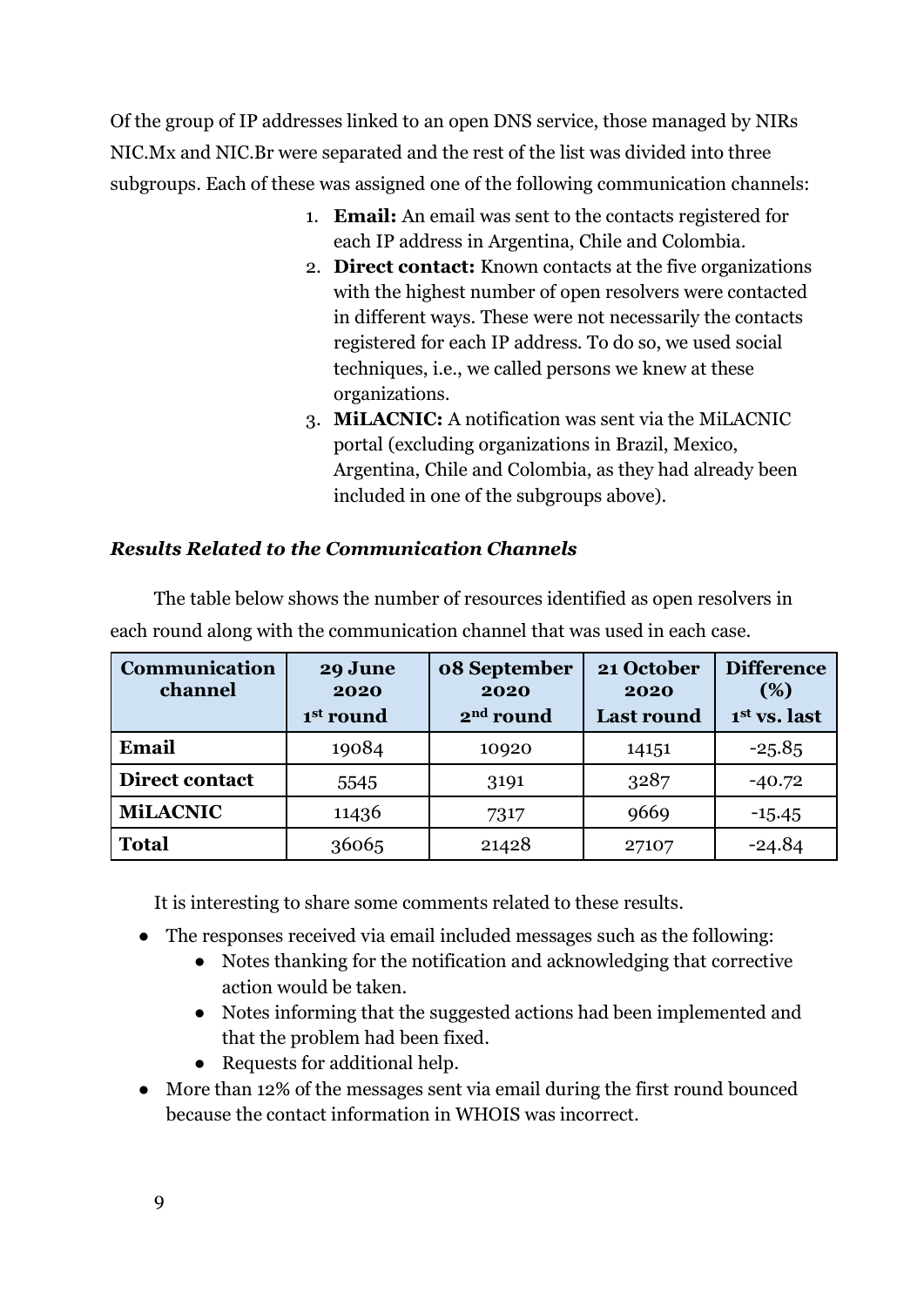- Although during the first round only one response was obtained through direct contact, results show that actions were implemented, as there was a drastic decrease in the number of open resolvers.
- No feedback was received via MiLACNIC.

The chart below compares the different success rates depending on the communication channel that was used. Here, success is defined as a server that replied to the query that was sent.